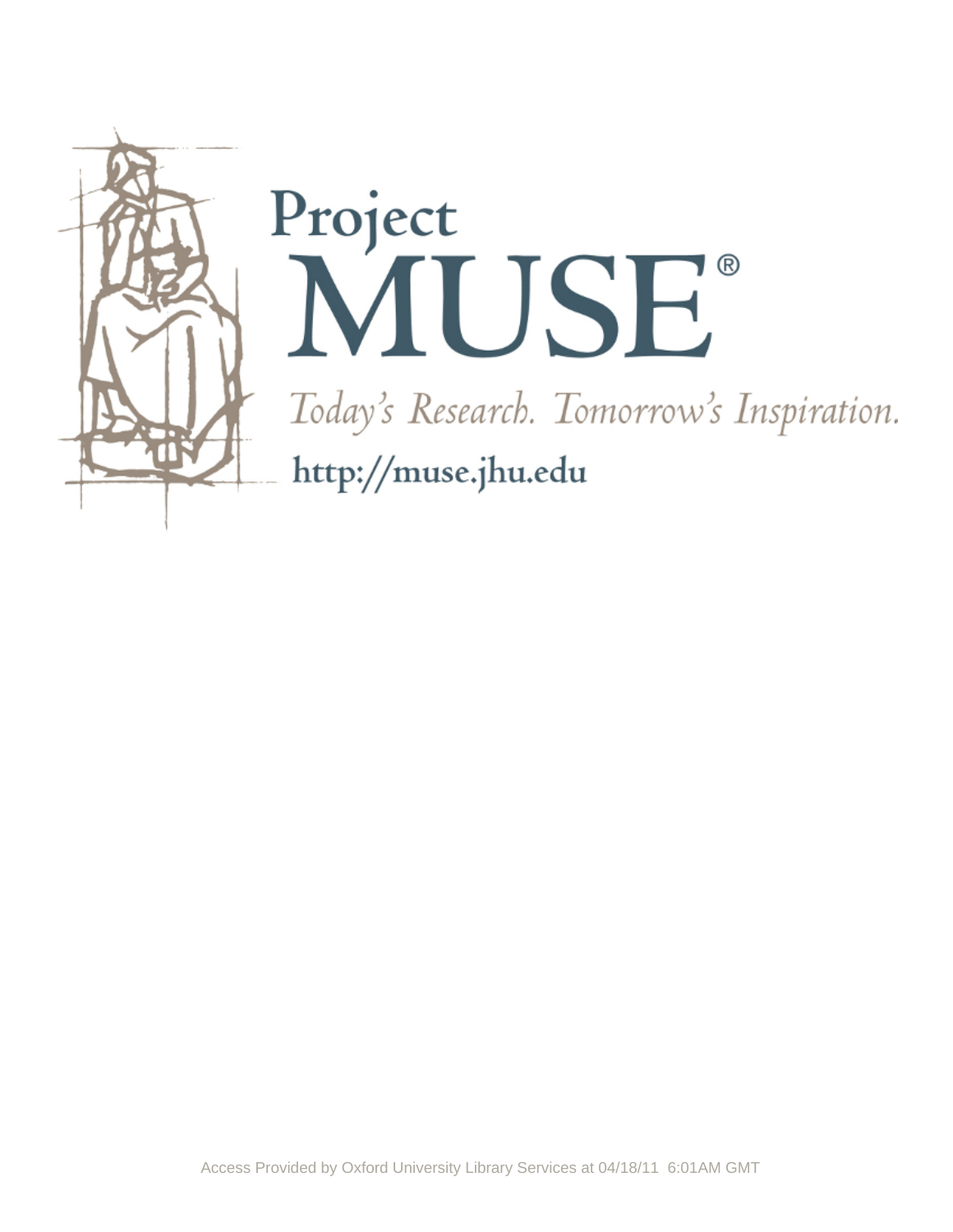can only be inferred from scholia focusing on deviations to a presupposed norm (307–14).

To be sure, Nünlist's method of discussing "the Greek material under modern rubrics" (3) has its risks: some connections are exaggerated by the author, for example between the "poetic custom" mentioned in schol. Eur. Hec. 74 and focalization (131), or between the principle of deliberate narratorial omissions (κατὰ τὸ σιωπώμενα) and W. Iser's "cooperative reading" (165). Not all the texts discussed on 94–115 will really conceal a deep theoretical background in terms of narratology, and τομή in schol. T Il. 13.674b means "narrative caesura," rather than "cut" in the modern cinematographic sense.

But these are rare instances. Perhaps a more important limit is Nünlist's decision (18–19) not to take into account the stratification and sources of the scholia: while Aristarchan exegesis is often marked as such, there is no attempt to trace an historical development of exegetical trends from the Hellenistic down to the late imperial. Of course, this is no easy task; indeed in many cases it proves impossible to reconstruct the authorship of the scholia because of their anonymity, their frustrating brevity, and the transformations in language they have undergone over the centuries. Yet, to quote but one example, the reader ought to be informed that the texts on the three types of poetry quoted on 97 (and note 19) are neither ancient nor Hellenistic, but derive from John Tzetzes (twelfth century). Let us hope that this rich, intelligent, and learned study will encourage other scholars to carry out a systematic study of chronological layers, and an even deeper terminological and ideological comparison with extant works of rhetoric and literary criticism, from Aristotle to Dionysius of Halicarnassus to Michael Psellus.

*Università Ca' Foscari, Venice* FILIPPOMARIA PONTANI *Classical World* 104.2 (2011)

Alexandre G. Mitchell. *Greek Vase-Painting and the Origins of Visual Humour.* Cambridge: Cambridge University Press, 2009. Pp. xxv, 371. \$95.00. ISBN 978-0-521-51370-8.

The appearance of this book is very welcome: its subject is delightful and has so far not been treated in a solid book. I have always wondered how that could be, for Greek literature and painting abound in witty fancies. It is a very serious and extensive study of the material and of the countless theories that have been proposed since the earliest Greeks down to modern times. It deals with all kind of aspects, and ventures even into the subtle relationship between humor and democracy. Its main aim is "to penetrate one step further into the Greek psyche" (xvii–xviii). The material discussed is vast, as can be gleaned by leafing through the indexes. Astonishingly extensive is the general index in which the subjects that are discussed are enumerated: it occupies no less than fourteen two-column pages. To give an example: the entries for satyrs alone contain sixty-four different themes! There are, moreover, thirteen Tables in which the comical scenes are arranged under various headings. Table 1 lists different kinds of laughter (e.g., non-euphoric, euphoric), while table 2 lists the various theories and the anthropological approach to humor and laughter. Tables 3 and 4 list the shapes of the vases with comic scenes. Table 5 gives the various types of humour and the number of vases on which they appear. Tables 6a–c contain the painters of the comic vases and the scenes in question, with the number of vases cited. Mentioned often, for example, are the return of Hephaestus and Heracles frightening Eurystheus into the pithos. In tables 7–10, we find the scenes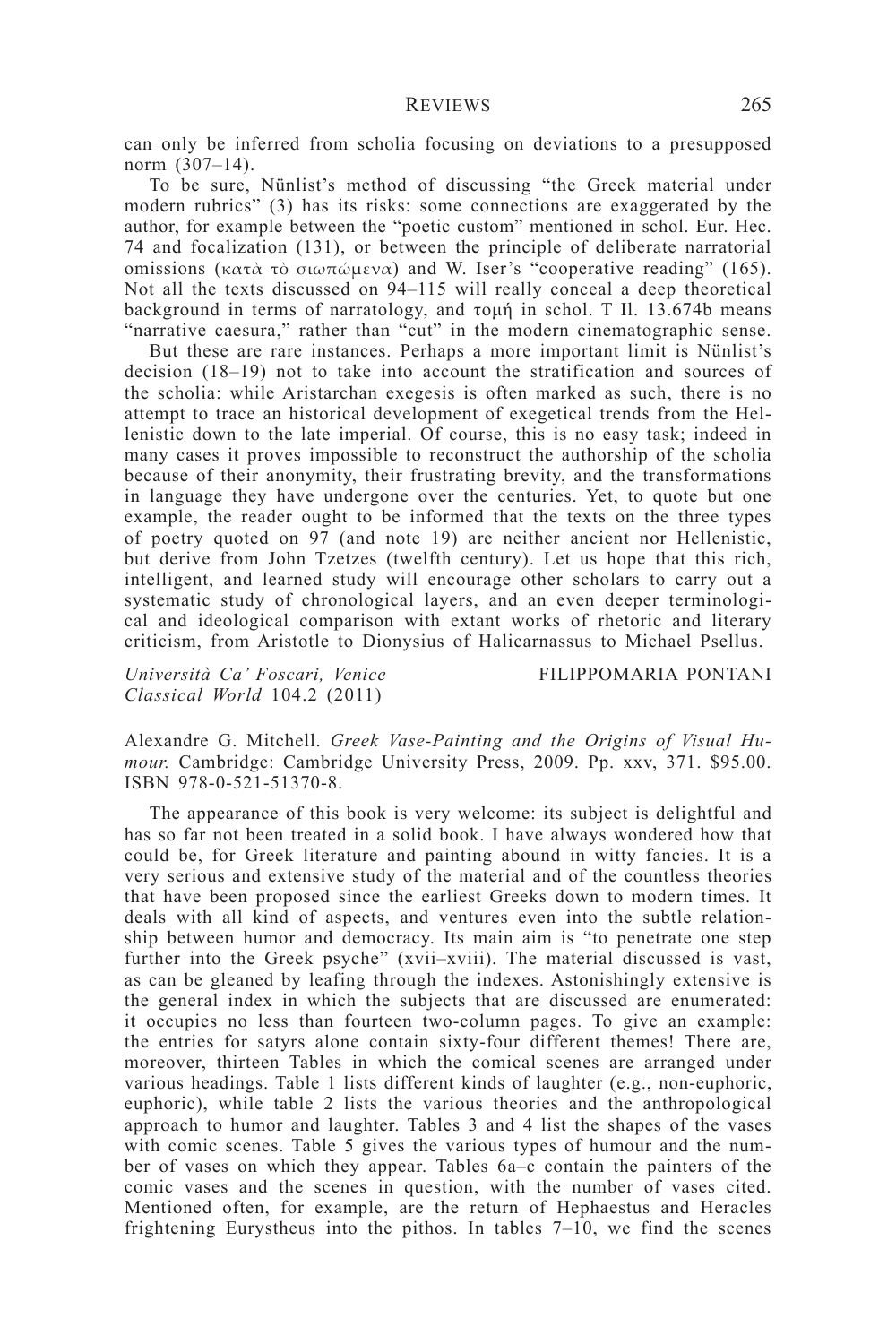with satyrs in parodies of everyday life and myths. Types of comic scenes enumerated in these tables include gluttony, caricature, scatology, and satyrs as wine makers or as warriors in mock-heroic poses. We must be grateful for the completeness with which Greek (mainly Attic) humorous vases have been collected and discussed.

Greek humor is mainly explained as referring to  $\tau$   $\delta \gamma \epsilon \lambda$ οῖον (it is one of the flaws of the book that Greek expressions are quoted in nearly impossible Latin transcriptions, e.g., 67). However, humour is so vague a word that it cannot be summed up in a definition: it obviously lacks a clear-cut meaning, because it denotes all situations in which we are amused, or pleasantly tickled to smiles, to chuckles, or even to outright laughter. The urge to analyze these psychological reactions and proffer definitions may be philosophically interesting but makes most books on humour duller than the subject warrants. Fortunately, however, this is not the case with the present book: it contains a wealth of information and is rich in interest. The illustrations, however, which should have been similar in quality and a joy for the eye, are downright shocking, both the photographs and the drawings (vectorized, see xviii).

Apart from this disappointing defect, one or two other slight criticisms may perhaps be proffered. More emphasis might have been laid on the light-hearted playfulness of some painters, their whim to add tiny details to arouse a faint smile, for example when the Euergides Painter depicts a dog that scratches its neck energetically while clearly enjoying the satisfaction of it (ARV2 96.136; there is a distinct smile on its face). Or the way in which the Andokides Painter makes light of the deeds of Heracles when he shows him crouching to approach Cerberus with soothing sounds, smiling so as to put the monster at ease, and then suddenly applying the chain (Cerberus looks baffled, not knowing what to do: ARV<sup>2</sup> 4.11), or when Heracles hoists the Nemean lion over his head in what is known as the "flying mare," a trick of the wrestling school that is effective but perfectly harmless for the opponent (ARV2 4.8). Such details, which are truly innumerable on Greek vases, do not, I believe, belong to the realm of τὸ γελοῖον, but to something more subtle, less easily caught in a single term.

In this connection it is surprising that there is no mention of the Caeretan hydriae with their countless witty details and scenes: only one hydria is shown, fig. 61, but its interpretation is defective: the three figures shown are, from left to right, Apollo, Maia, and her legitimate husband Atlas, while baby Hermes in swaddling clothes is pretending to sleep (but with eyes wide open), stretched out on top of what seems a faithful picture of a modern tea-trolley on wheels.

There are, of course, more points on which the reader may disagree. Sometimes the dating seems questionable (figs. 36, 42, 61, 79, 92, 99). It is a mistake to tell the reader that the inscription Νικοσθένης ἐποίησεν in fig. 81 is (a comic) part of the scene of two dancing men, in which it is written, since the habit of the painter is to place these inscriptions indiscriminately in very unlikely spots on his pots; the comment under fig. 81 is therefore misleading. It may also be remarked that the style of writing is in places somewhat cumbersome. For example it is said that satyrs often "despoil the usual iconography and become a translation agent between different categories of representation" (165–66); this refers to details such as the satyr who holds onto the eyebrow of an ornamental eye of an eye-cup (fig. 80); it could also be applied to Heracles' very unusual way of fighting his monsters as mentioned above. But in spite of such (minor) objections and the very inadequate illustrations, the book is an important standard work